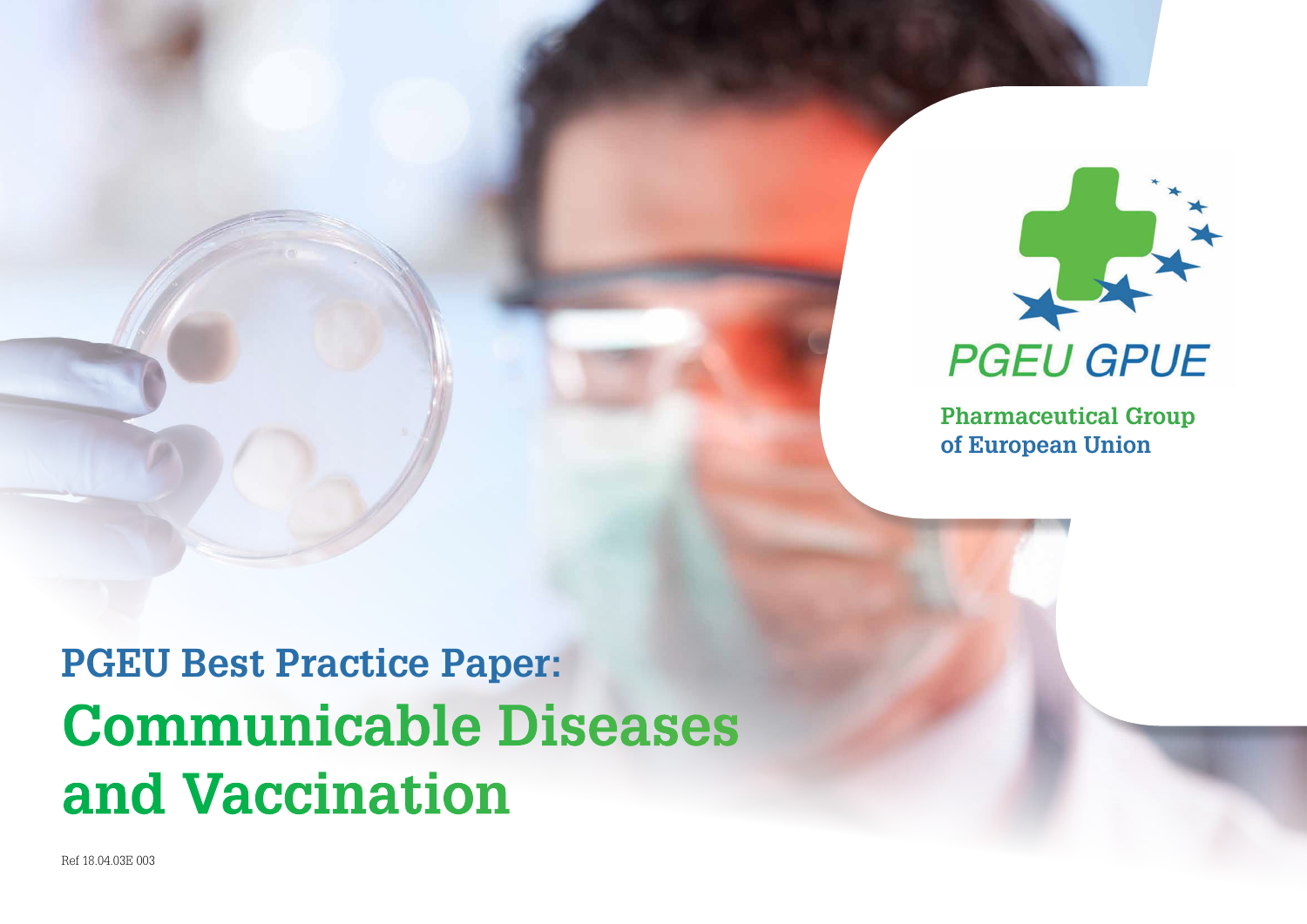# **PGEU GPUE**

The Pharmaceutical Group of the European Union (PGEU) is the association representing community pharmacists in 32 European countries. In Europe over 400.000 community pharmacists provide services throughout a network of more than 160.000 pharmacies, to an estimated 46 million European citizens daily.

PGEU's objective is to promote the role of pharmacists as key players in healthcare systems throughout Europe and to ensure that the views of the pharmacy profession are taken into account in the EU decision-making process

# **Table of Contents**

| <b>Executive Summary</b>                                             | 3  |
|----------------------------------------------------------------------|----|
|                                                                      |    |
| 1. Communicable Diseases, Vaccination & Policy Responses             | 5  |
|                                                                      |    |
|                                                                      |    |
|                                                                      |    |
|                                                                      |    |
|                                                                      |    |
|                                                                      |    |
|                                                                      |    |
|                                                                      |    |
| 2. Action on Communicable Diseases and Vaccination at European Level | 7  |
|                                                                      |    |
|                                                                      |    |
|                                                                      |    |
|                                                                      |    |
|                                                                      |    |
| 3. Action on Communicable Diseases and Vaccination at National Level | 9  |
|                                                                      |    |
|                                                                      |    |
|                                                                      |    |
|                                                                      |    |
|                                                                      |    |
|                                                                      |    |
|                                                                      |    |
|                                                                      |    |
| 4. Conclusions and Recommendations                                   | 17 |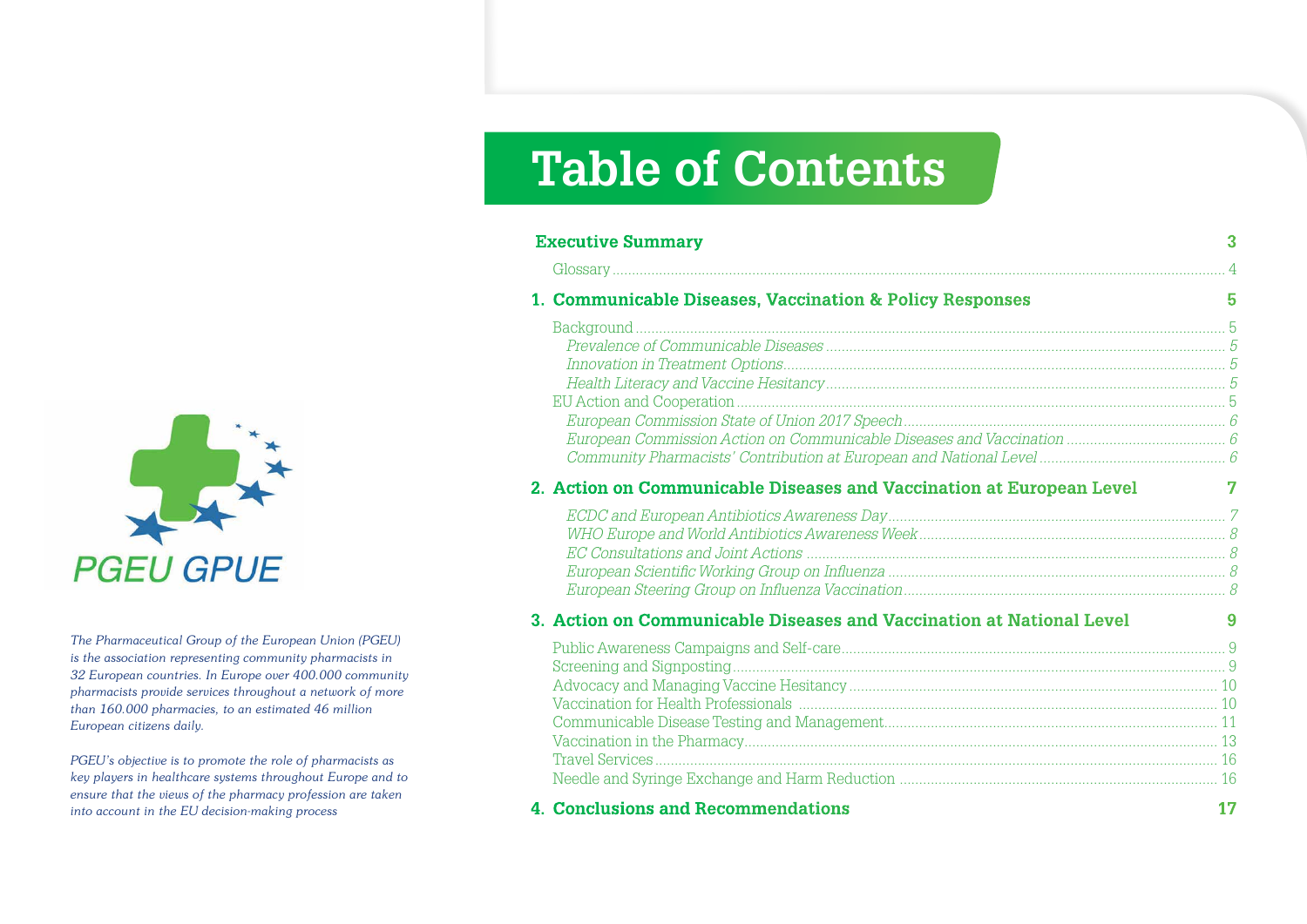# <span id="page-2-0"></span> **Executive Summary**

Community pharmacists are excellently positioned within European primary care communities to provide information, advice, referral, treatment and preventative actions to reduce the burden of communicable and vaccine-preventable diseases. As part of their wider public health mission, community pharmacists and pharmacy organisations are also involved in public awareness campaigns on topics such as antimicrobial resistance and vaccine hesitancy. In addition to their core range of services and activities, community pharmacists across Europe are increasingly providing new and innovative services to complement wider efforts within health services to reduce the transmission of communicable diseases, improve effectiveness of treatment and increase vaccination coverage of the population.

This Best Practice Paper highlights a number of innovative services and activities which are provided by community pharmacists across Europe in response to the threat posed by communicable diseases and vaccine hesitancy. It also highlights potential future and emerging pharmacy services which could strengthen the resilience of European health systems in the area of communicable diseases and vaccine hesitancy.

As such, PGEU makes a number of recommendations to EU Institutions, Member States and the wider public in order to maximise the contribution community pharmacists make to tackling communicable diseases and improving vaccination coverage:

- 1. European institutions and agencies are encouraged to continue and strengthen collaboration with community pharmacists and pharmacy organisations at European level, for example in the Joint Actions on Antimicrobial Resistance and Vaccination;
- 2. National governments are called-upon to include and integrate community pharmacists into national vaccination strategies;
- 3. Pharmacists should be enabled to provide new and innovative services in response to the threat posed by communicable diseases and vaccine hesitancy;
- 4. Pharmacists should be better integrated into primary healthcare systems and services, for example, integration of electronic health records to facilitate efficient notification of pharmacists' interventions to the patient's medical record;
- 5. Services, such as vaccinations should be globally commissioned within national health systems;
- 6. Pharmacists should be encouraged to vaccinate themselves against influenza.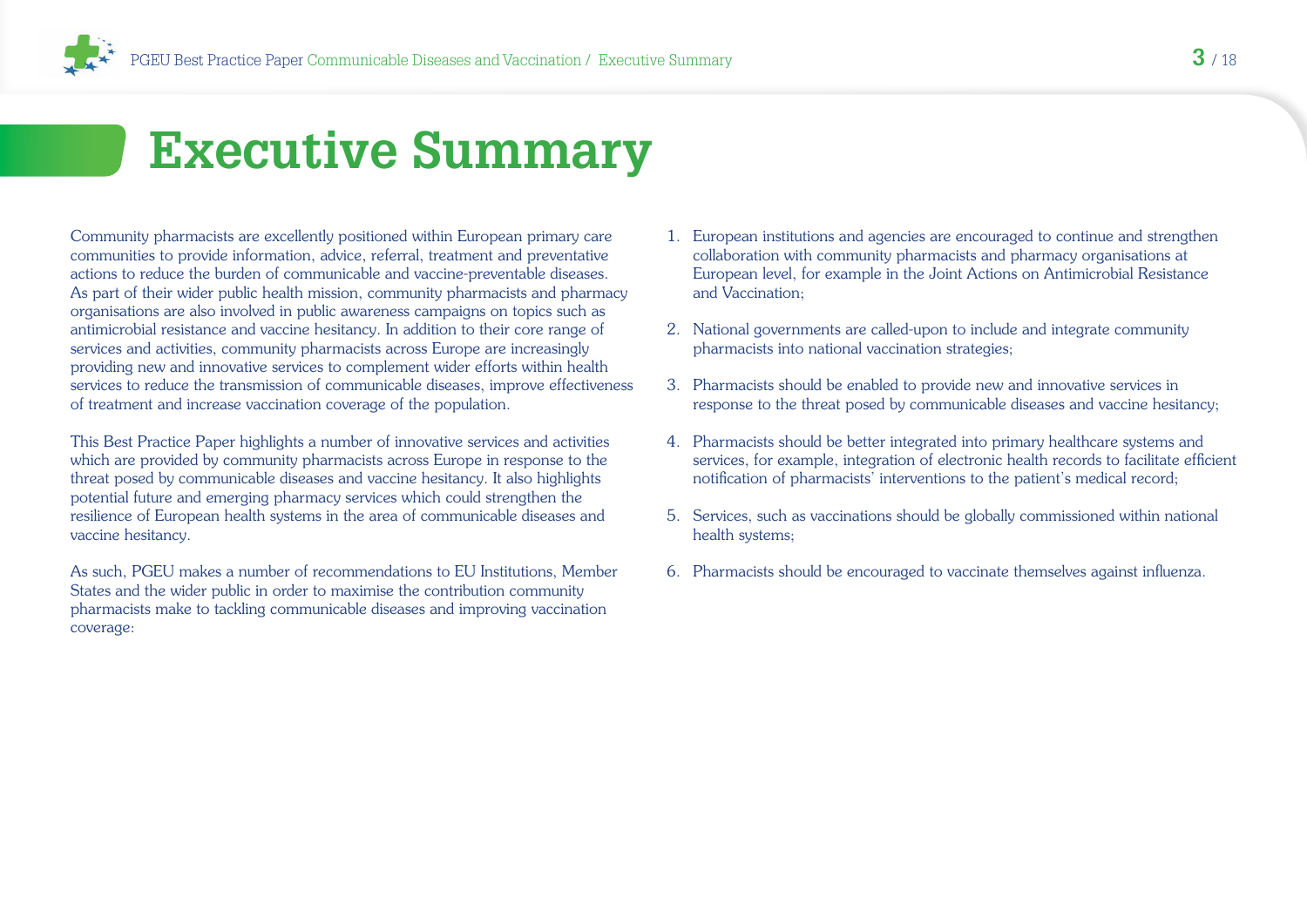<span id="page-3-0"></span>

# **Glossary**

| <b>AIDS</b>      | Acquired Immuno-deficiency Syndrome                     |
|------------------|---------------------------------------------------------|
| <b>AMR</b>       | Antimicrobial resistance                                |
| <b>APB</b>       | <b>Belgian Pharmaceutical Association</b>               |
| <b>CPD</b>       | <b>Continuous Professional Development</b>              |
| <b>CPME</b>      | <b>Standing Committee of European Doctors</b>           |
| <b>DOT</b>       | Directly Observed Therapy                               |
| <b>EAAD</b>      | European Antibiotic Awareness Day                       |
| <b>EC</b>        | <b>European Commission</b>                              |
| <b>ECDC</b>      | European Centre for Disease Prevention & Control        |
| eHRs             | Electronic Health Records                               |
| <b>EMA</b>       | European Medicines Agency                               |
| <b>ESWI</b>      | European Scientific Working Group on Influenza          |
| EU               | European Union                                          |
| <b>EU-JAMRAI</b> | European Union Joint Action on Antimicrobial Resistance |
| <b>EU-JAV</b>    | European Union Joint Action on Vaccination              |
| 'Flu             | Seasonal influenza virus                                |
|                  |                                                         |

| <b>HCP</b>   | <b>Healthcare Professional</b>                        |
|--------------|-------------------------------------------------------|
| <b>Hep B</b> | Hepatitis B                                           |
| Hep C        | <b>Hepatitis C</b>                                    |
| <b>HIV</b>   | Human Immuno-deficiency Virus                         |
| <b>HPV</b>   | Human Papilloma Virus                                 |
| JA           | Joint Action (EU funded, Member State-led project)    |
| <b>OECD</b>  | Organisation for Economic Cooperation and Development |
| <b>OTC</b>   | Over the counter                                      |
| <b>PEP</b>   | Post-exposure prophylaxis                             |
| <b>PGEU</b>  | Pharmaceutical Group of the European Union            |
| <b>RDT</b>   | <b>Rapid Diagnostic Test</b>                          |
| <b>TAC</b>   | Technical Advisory Committee (of the ECDC)            |
| <b>TB</b>    | <b>Tuberculosis</b>                                   |
| <b>WAAW</b>  | <b>World Antibiotics Awareness Week</b>               |
| <b>WHO</b>   | <b>World Health Organisation</b>                      |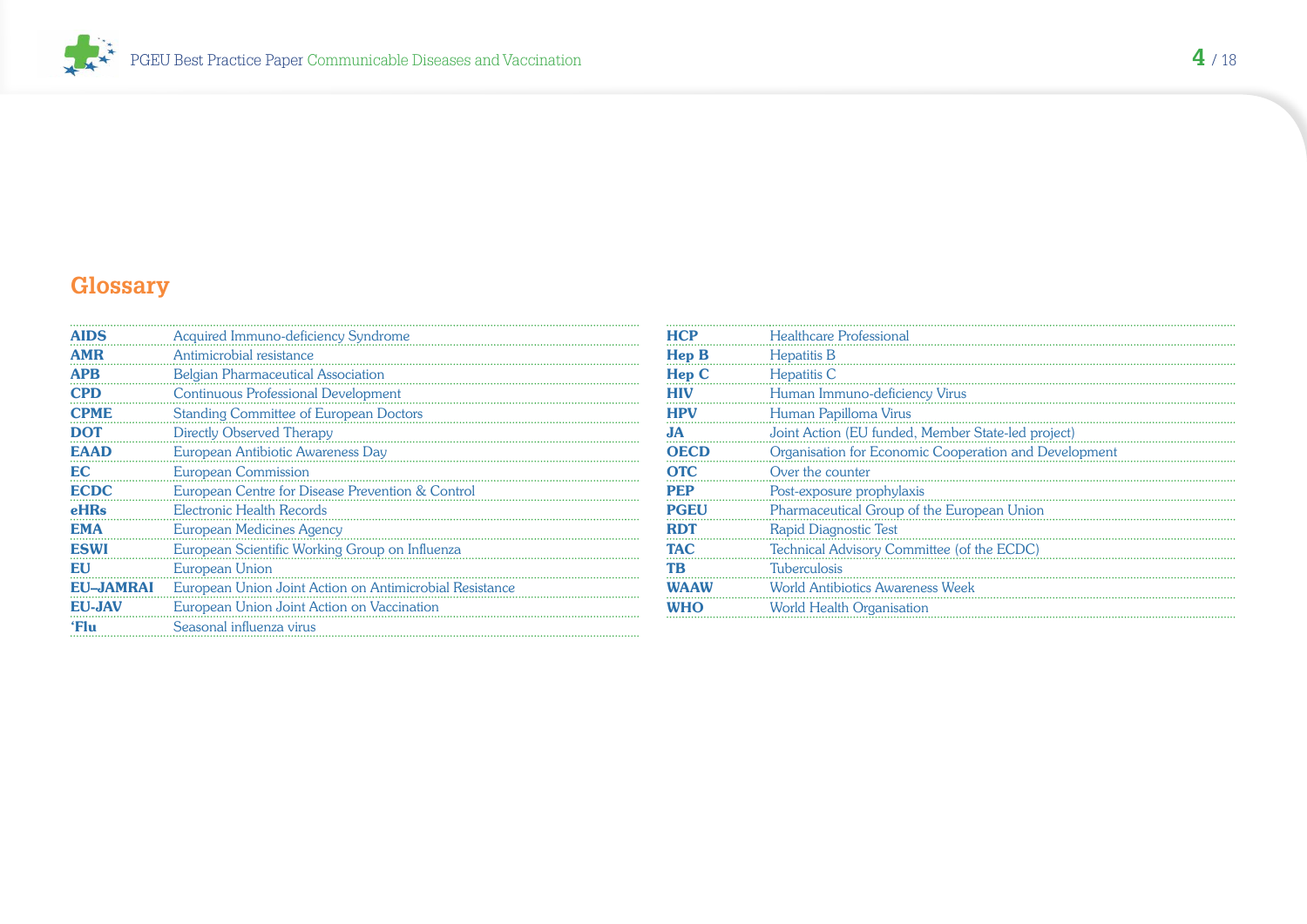# <span id="page-4-0"></span>**1. Communicable Diseases, Vaccination & Policy Responses**

## **Background**

#### Prevalence of Communicable Diseases

In recent years, there has been a significant focus on tackling the burden of chronic diseases in Europe – and justifiably so, especially considering the impact such diseases have on population health, Europe's economy and the resilience of Europe's health systems. However, at the same time there has also been a resurgence in certain communicable and preventable diseases, such as tuberculosis  $(TB -$  particularly in HIV positive patients<sup>1,2</sup>) and outbreaks of measles<sup>3</sup>. The threat from the seasonal influenza virus of up to 70.000 deaths in Europe a year<sup>4</sup> and a broader failure of antimicrobial treatments as a result of antimicrobial resistance  $(AMR)^5$  are evermore present. Additionally, with the recent rise in migration and movement of people between countries and continents, threats from beyond Europe's boarders such as Ebola<sup>6</sup> and Zika<sup>7</sup> have also posed a threat.

#### Innovation in Treatment Options

In addition to a dramatic increase in spending to manage chronic non-communicable diseases in European health systems, there have also been recent advances in innovative therapies for some infectious diseases, with associated increases in costs. Recent analyses from the European Commission, Organisation for Economic Cooperation and Development (OECD) and WHO Europe Observatory8 have called

1 TB accounts for over 40% of mortality for all communicable diseases and is the most common cause of death for HIV+/AIDS patients. WHO Europe, 2012. Leading causes of death in Europe: fact sheet.

6 WHO Europe, 2014. Ebola outbreak in West Africa and the risk to Europe.

8 EC, 2017. State of Health in the EU Companion Report 2017.

for increased focus and spending on preventative interventions in health and as such, European health system payers are re-evaluating their spending priorities in-line with recommendations to allocate more funding to preventative strategies.

#### Health Literacy and Vaccine Hesitancy

The burden of communicable diseases is further confounded by a drop in coverage for vaccine-preventable diseases as a result of low health literacy and vaccine hesitancy. The need for effective coverage of the population to prevent regular outbreaks ('herd immunity') and patient autonomy, choice and empowerment is a delicate balance to strike and some recent policies (such as mandatory vaccination schedules in some Member States) have increased vaccine hesitancy in some parts of the population9. Coverage in the media has also contributed to mixed messages concerning the safety of vaccinations<sup>10</sup> and as such, a concerted effort from all stakeholders is required in order to ensure that balanced, evidence-based and unbiased information is provided to European citizens on the benefits and risks of being vaccinated.

## **EU Action and Cooperation**

Communicable diseases cross European borders - both from within the EU but also to and from the rest of the globe. As such, certain actions at EU (and global) level are warranted in order to address the cross-border nature of communicable diseases whilst respecting the principle of subsidiarity for Member States to organise the functioning of their health systems.

<sup>2</sup> ECDC, 2017. Communicable Disease Threats Report: CDTR, Week 12, 19-25<sup>th</sup> March.

<sup>3</sup> WHO Europe, 2017. Measles continues to spread and take lives in Europe. Press release 11 Jul 2017

<sup>4</sup> ECDC, 2018. Factsheet about seasonal influenza

<sup>5</sup> O'Neill J, 2016. Tackling drug-resistant infections globally: Final report and recommendations.

<sup>7</sup> ECDC, 2017. Current Zika transmission worldwide.

<sup>9</sup> Finnegan G, 2017. Mandatory vaccination in Europe: Does it work? VaccinesToday.

<sup>10</sup> Wright JA, Polack C. Understanding variation in measles–mumps–rubella immunization coverage—a populationbased study, European Journal of Public Health, Volume 16, Issue 2, 1 April 2006, Pages 137–142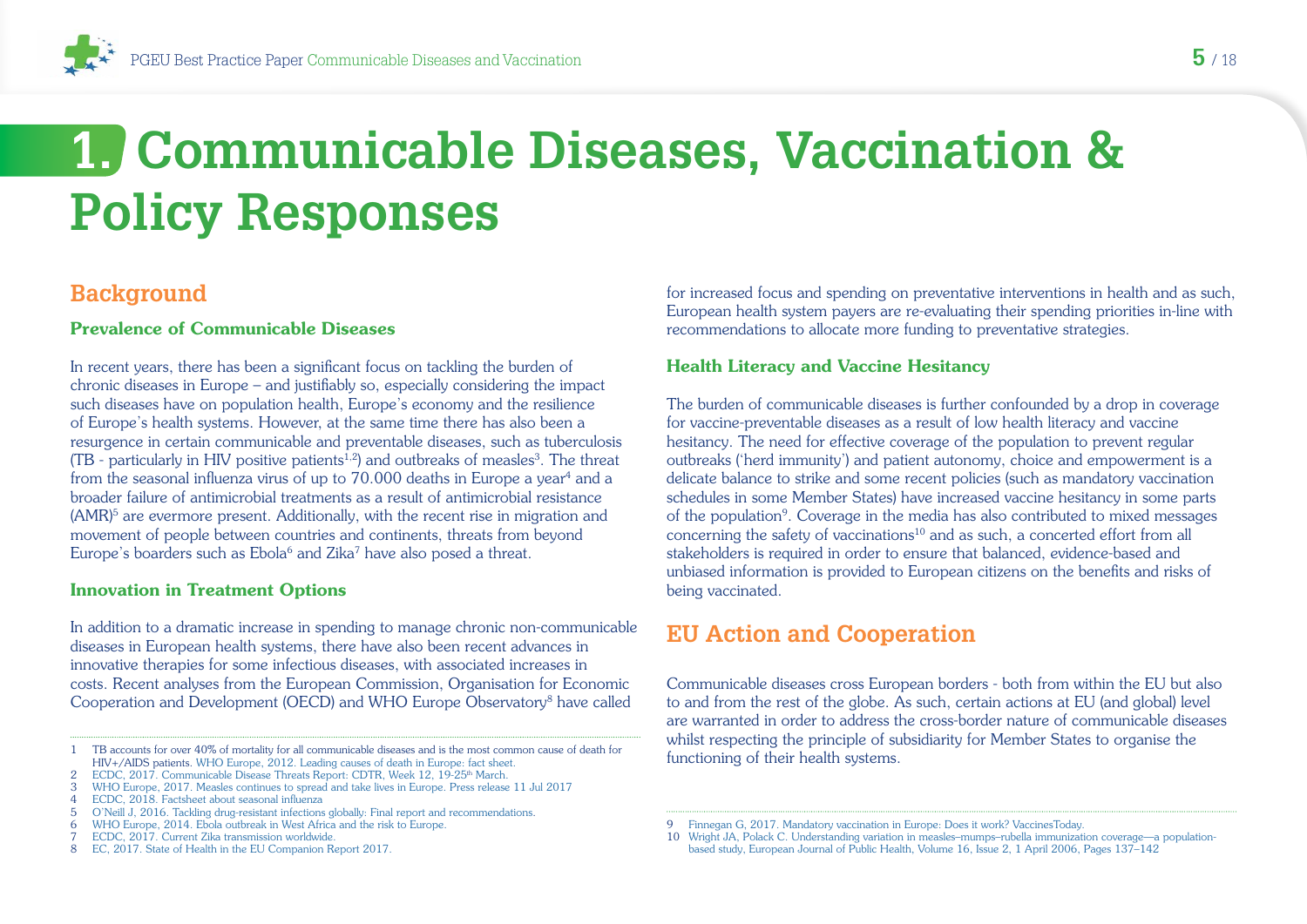#### <span id="page-5-0"></span>European Commission State of Union 2017 Speech

Following several successive EU policies concerning communicable and vaccinepreventable diseases<sup>11,12,13,14</sup>, the State of the Union 2017 Speech by the European Commission President, Jean-Claude Junker15, featured a specific reference to the importance of vaccinations, reducing vaccine hesitancy and the provision of vaccination in Europe. This is significant, as in recent years health-related topics have struggled to make it into similar high-level discourses and in this case, vaccination featured as the only reference to health in the entire speech. It stated the following:

**14** We also need to protect our citizens better and to help *do so we will present a Joint Action Plan on national vaccination policies. This will support Member States in implementing vaccination programmes, reducing vaccine hesitancy, and strengthening the supply of vaccines.*"

#### European Commission Action on Communicable Diseases and **Vaccination**

As part of the broader response to the threats and policies highlighted above, the European Commission recently initiated several actions to address the issue of communicable diseases and vaccine hesitancy16,17,18 and to strengthen cooperation against vaccine-preventable diseases. Additionally, in 2017 the European Commission also announced that a Joint Action on Vaccination (EU-JAV) will begin in 2018.19

- 11 2009 Council recommendations on seasonal influenza vaccination.
- 12 2011 Council conclusions on childhood immunisation: successes and challenges of European childhood immunisation and the way forward
- 13 EC Staff working document 2014 on State of play on implementation of the Council Recommendation of 22 December 2009 on seasonal influenza vaccination (2009/1019/EU).
- 14 2014 Council conclusions on vaccinations as an effective tool in public health.
- 15 EC Work Programme 2018.
- 16 [EC Workshop Seeking new partnerships for EU action on vaccination. Brussels, 31 May 2017.](https://ec.europa.eu/health/vaccination/events/ev_20170531_en)
- 17 [EC Open Public Consultation on "Strengthened cooperation against vaccine-preventable diseases".](https://ec.europa.eu/info/consultations/open-public-consultation-strengthened-cooperation-against-vaccine-preventable-diseases_en)
- 18 [EC Roadmap Strengthened cooperation against vaccine-preventable diseases](https://ec.europa.eu/info/law/better-regulation/initiatives/ares-2017-5925775_en)
- 19 [EC DG SANTE, 2018. Vaccination. Web page.](https://ec.europa.eu/health/vaccination/overview_en)

#### Community Pharmacists' Contribution at European and National Level

At European level, PGEU has participated in the European Centre for Disease Prevention and Control's (ECDC) European Antibiotic Awareness Day (EAAD) campaign since inception, promoting the prudent use of antimicrobials and has also engaged with the WHO's World Antibiotic Awareness Week (WAAW) each year. Moreover, PGEU has engaged with European Commission consultations and workshops and the recently established Joint Action on AMR (EU-JAMRAI). Furthermore, PGEU contributed to the drafting of EU guidelines on prudent use of antimicrobials in humans and is an active member of the European Scientific Working Group on Influenza (ESWI).

At national level, community pharmacists engage in a number of activities and provide a range of services to address communicable diseases and increase vaccination coverage such as: participation in public awareness campaigns; screening and sign-posting in the pharmacy; advocacy on availability and benefits of vaccination; and ensuring pharmacists themselves are vaccinated. Additionally, community pharmacists can provide a range of testing and management services for communicable diseases, vaccination in the pharmacy, support for travelling patients, needle and syringe exchange and harm reduction interventions.

As such, this paper has been drawn-up to provide a summary of best practices from community pharmacists' interventions in the area of communicable disease and in particular, vaccination hesitancy, to address the following objectives:

- 1. Raise awareness of, and promote community pharmacy best practices on services and activities addressing communicable and vaccine-preventable diseases;
- 2. Inform relevant policies and actions at both EU and national levels of the added value community pharmacists can offer in tackling communicable and vaccinepreventable diseases as part of the primary care team.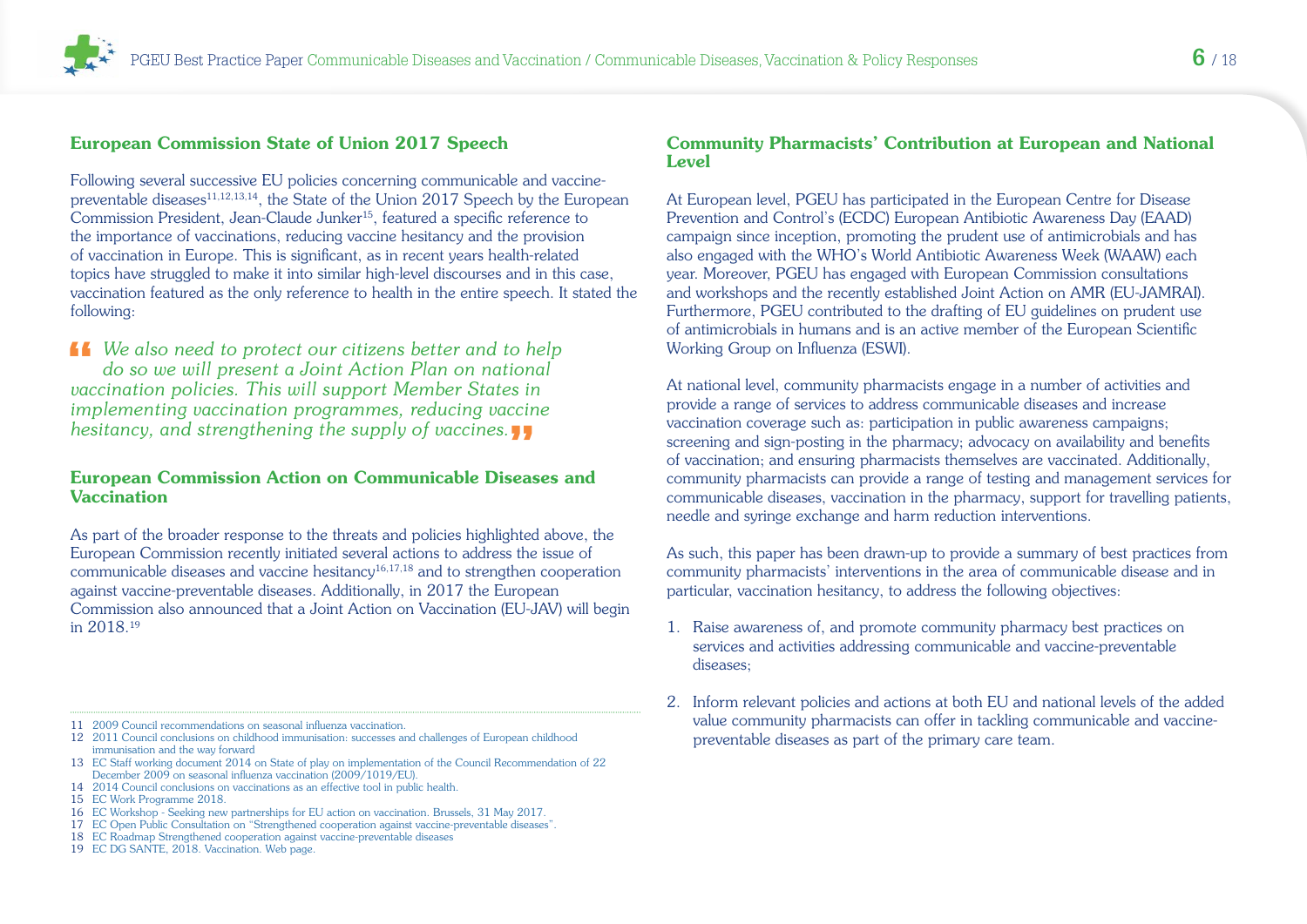# <span id="page-6-0"></span>**2. Action on Communicable Diseases and Vaccination at European Level**

PGEU has engaged in EU policies related to prevention, self-care, communicable diseases, AMR and promoted exchange of best practices among its members in these areas for many years.

#### ECDC and European Antibiotics Awareness Day



In a recent Eurobarometer survey, an average of 46% of respondents incorrectly answered that antibiotics kill viruses, and just over half of respondents correctly answered that antibiotics are not effective against colds and seasonal influenza ('flu).20 Whilst an uncomplicated viral infection is not pleasant for the patient, it will not be successfully treated with an antibiotic. There is a clear need therefore to improve citizens'

knowledge on the rational use of antibiotics and to address antibiotic-seeking behaviour among patients who may not necessarily be suffering from a bacterial infection.

Since its inception in 2008, PGEU and its members have systematically supported and engaged in the ECDC's EAAD to promote the prudent use of antibiotics<sup>21</sup>. PGEU is also a long-standing member of the ECDC's Technical Advisory Committee (TAC) which meets regularly to provide input into the strategy and materials for EAAD.







In 2013-2014 the PGEU actively contributed to the development of an EAAD toolkit for self-medication of antibiotics in collaboration with the Standing Committee of European Doctors (CPME). This resulted in a suite of materials available in all EU languages which can be adapted as necessary to raise awareness of the dangers of self-medication with antibiotics and their ineffectiveness against colds and seasonal 'flu<sup>22</sup>.

Since then, self-medication has been the focus of campaigns in primary care, including community pharmacies. PGEU also recently contributed to the ECDC's Proposals for EU guidelines on the prudent use of antimicrobials in humans<sup>23</sup> which resulted in the publication of the EU guidelines for the prudent use of antimicrobials in human health<sup>24</sup>

- 22 [ECDC Self-medication Toolkit Webpage.](https://antibiotic.ecdc.europa.eu/en/eaad/antibiotics-plan-campaign/toolkit-self-medication/Pages/toolkit-general-public-self-medication.aspx)
- 23 E[CDC, 2017. European Centre for Disease Prevention and Control. Proposals for EU guidelines on the prudent use](https://ecdc.europa.eu/sites/portal/files/media/en/publications/Publications/EU-guidelines-prudent-use-antimicrobials.pdf)  [of antimicrobials in humans.](https://ecdc.europa.eu/sites/portal/files/media/en/publications/Publications/EU-guidelines-prudent-use-antimicrobials.pdf)
- 24 [EU Guidelines for the prudent use of antimicrobials in human health](https://ec.europa.eu/health/amr/sites/amr/files/amr_guidelines_prudent_use_en.pdf)
- 20 [EC, 2016. Special Eurobarometer 445 Report : Antimicrobial Resistance.](https://ec.europa.eu/health/amr/sites/amr/files/eb445_amr_generalreport_en.pdf)
- 21 [ECDC, 2018. European Antibiotics Awareness Day. Web page.](https://antibiotic.ecdc.europa.eu/en)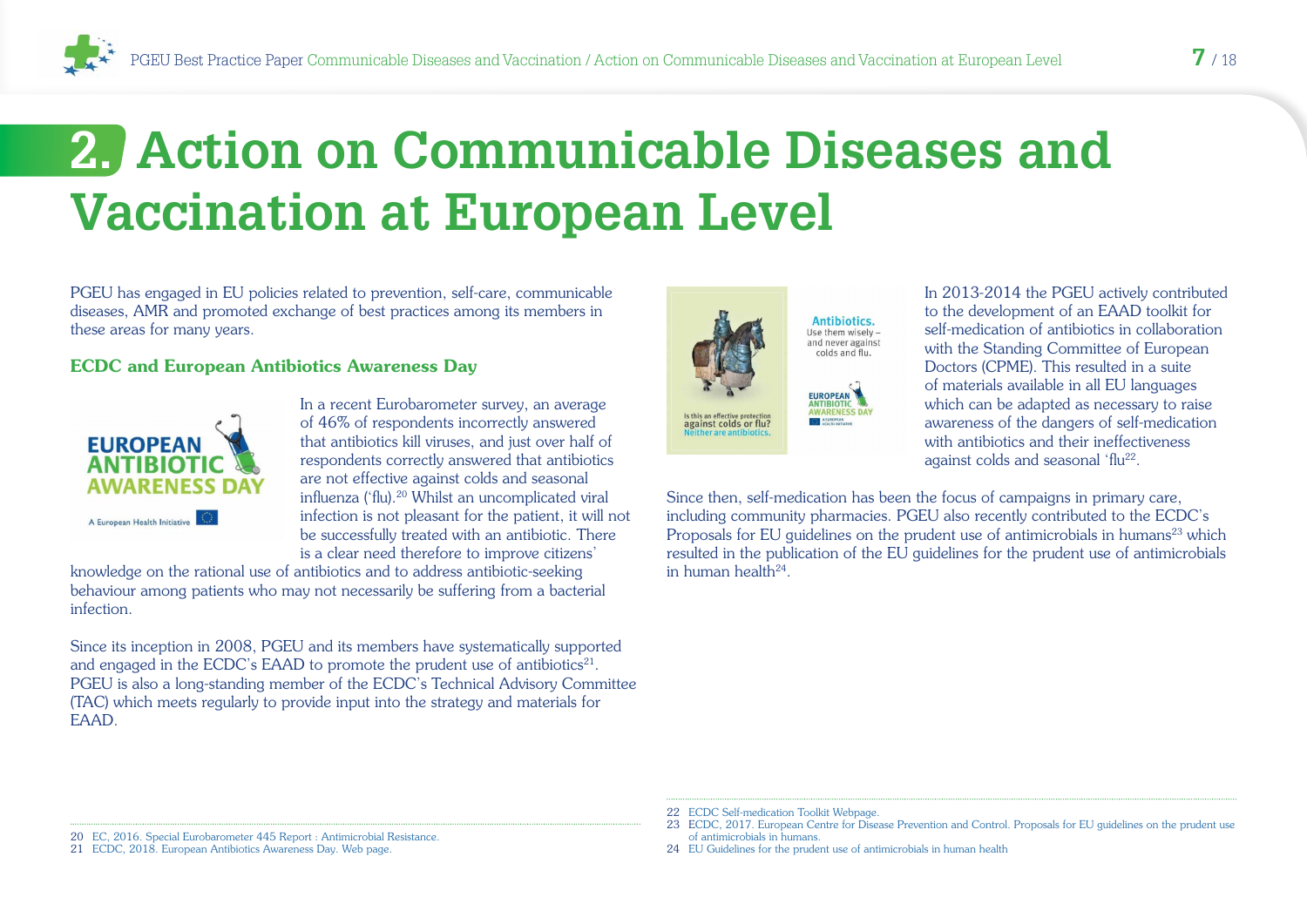#### <span id="page-7-0"></span>WHO Europe and World Antibiotics Awareness Week



In 2014, PGEU collaborated with WHO Europe to survey community pharmacists, other healthcare professionals, government institutions and health service providers to outline the role community pharmacists can play in tackling AMR and encouraging the prudent use of antimicrobials. This collaboration resulted in a report which identified community pharmacists as important allies in the fight against AMR and that pharmacists already have experience in supporting the safe, effective and rational use of antibiotics, both responsibly and within the appropriate legal framework. Additionally, the report concludes that pharmacists are among the best positioned healthcare professionals to facilitate the appropriate use of antibiotics and, therefore, have a critical

role to play in tackling AMR alongside policy-makers and general practitioners<sup>25</sup>. PGEU also engages in WHO's World Antibiotics Awareness Week (WAAW) campaign which complements the ECDC's EAAD.

#### EC Consultations and Joint Actions

PGEU regularly responds to European Commission consultations related to medicines and health in order to provide the community pharmacist perspective on such matters. PGEU recently responded to the Commission's consultation on the next EU Action Plan on AMR whilst also publishing a PGEU Best Practice Paper on AMR26. This Best Practice Paper calls upon the Commission and other institutional actors to actively engage with community pharmacists in developing AMR policy, as well as raising awareness of the crucial role community pharmacists can play in tackling AMR and encouraging prudent use of antimicrobials.

PGEU has expressed an interest in contributing to the Joint Actions on Vaccination (EU-JAV) and AMR (EU-JAMRAI)27. The JAs would benefit from participation

of PGEU and other healthcare professional representatives as this would enable the collection and dissemination of practice-based interventions concerning the prudent use of antimicrobials and communicable and vaccine-preventable diseases. PGEU also responded to two recent Commission consultations on strengthened cooperation against vaccine-preventable diseases, highlighting the role community pharmacists play in both raising awareness of the benefits of vaccination to patients and the public, as well as highlighting the emerging practice of vaccination in the pharmacy.

#### European Scientific Working Group on Influenza



PGEU is a partner member of the European Scientific Working Group on Influenza (ESWI)28, a multi-professional, multistakeholder group comprising representatives from academia, practice, research and development, EU and international civil society and intergovernmental health institutions. ESWI's aims are to cautiously and considerately explain the benefits and risks of influenza control, prevention and treatment to the general public.

#### European Steering Group on Influenza Vaccination



PGEU is a member of the European Steering Group on Influenza Vaccination<sup>29</sup>, chaired by MEP Françoise Grossetête. This is a multi-stakeholder, interdisciplinary group including community pharmacists, nurses, physicians, academics and patient representatives. The Steering Group has developed a Manifesto on Influenza Vaccination

to represent a tangible means of bringing different stakeholders from the community together around shared policy asks and to showcase commitment to this important cause – reducing the burden of influenza in Europe.

29 <http://eufightingflu.com/>

<sup>25</sup> [WHO Europe, 2014. The role of pharmacist in encouraging prudent use of antibiotics and averting antimicrobial](http://www.euro.who.int/en/health-topics/Health-systems/health-technologies-and-medicines/publications/2014/the-role-of-pharmacist-in-encouraging-prudent-use-of-antibiotic-medicines-and-averting-antimicrobial-resistance-a-review-of-current-policies-and-experiences-in-europe-2014)  [resistance: a review of policy and experience in Europe.](http://www.euro.who.int/en/health-topics/Health-systems/health-technologies-and-medicines/publications/2014/the-role-of-pharmacist-in-encouraging-prudent-use-of-antibiotic-medicines-and-averting-antimicrobial-resistance-a-review-of-current-policies-and-experiences-in-europe-2014)

<sup>26</sup> [PGEU, 2017. PGEU Best Practice Paper on AMR.](http://pgeu.eu/en/policy/6:antibiotic-resistance.html)

<sup>27</sup> [INSERM, 2017. EU-JAMRAI Kick-off Meeting. Web page.](https://eu-jamrai.sciencesconf.org/)

<sup>28</sup> [ESWI, 2018. About ESWI. Web page.](http://eswi.org/home/about-eswi/our-motivation/)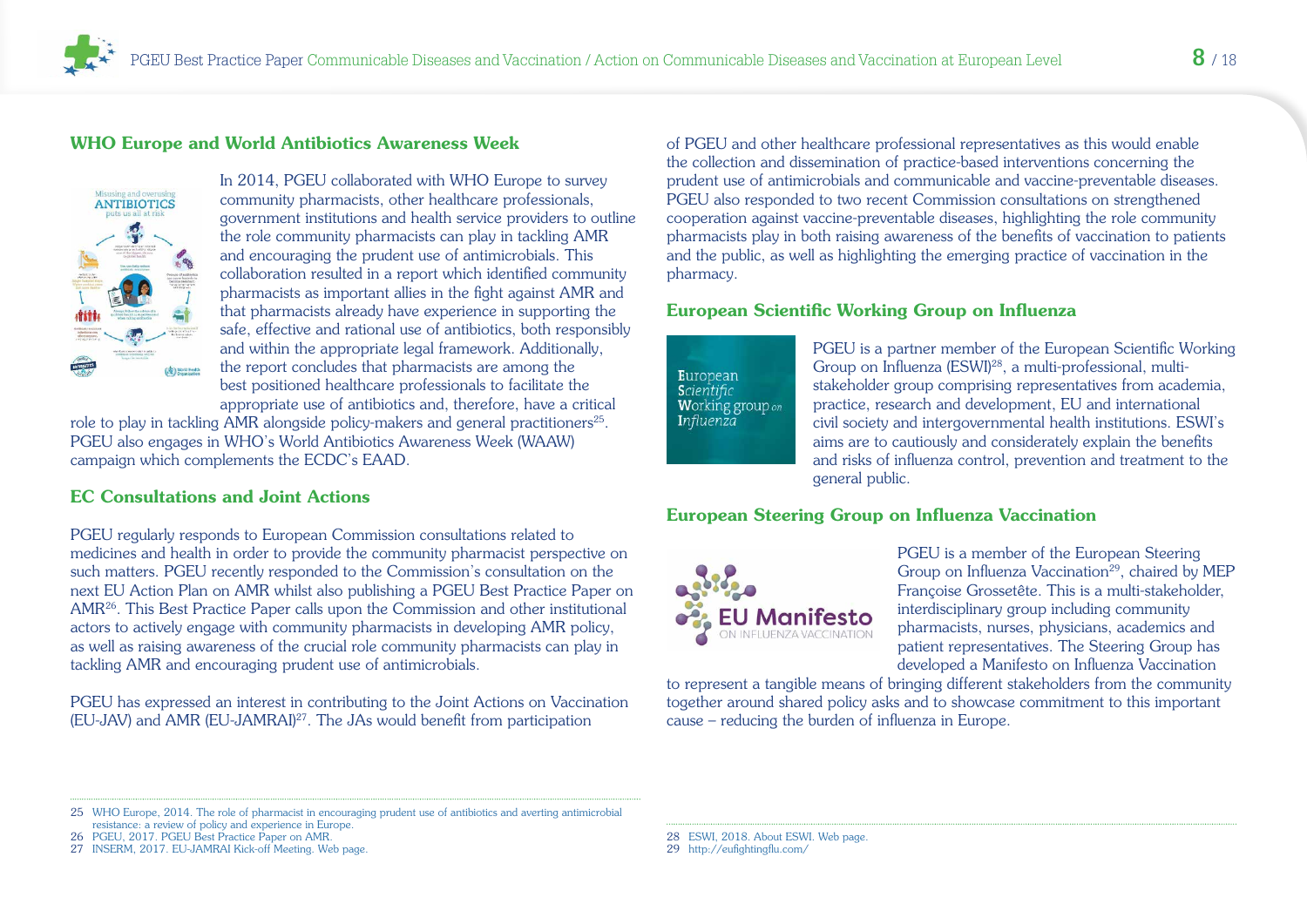# <span id="page-8-0"></span>**3. Action on Communicable Diseases and Vaccination at National Level**

More than two-thirds of Europeans can access a pharmacy within five minutes, following which they can consult a community pharmacist without any appointment<sup>30</sup>. Pharmacists, whilst they are acknowledged as the experts in medicines, also provide information and advice on a significant number of minor and self-limiting conditions including those caused by bacteria, viruses and other transmittable pathogens. Pharmacists can advise on, or treat a number of minor and self-limiting conditions, including viral, fungal, bacterial and parasitic infections, either with advice, or over-the-counter (OTC) medicines. They also provide information on antimicrobial stewardship, good hygiene practices and infection prevention, management and control.

The repertoire of pharmacy services and interventions continues to expand in response to the changing needs of society and health systems. This chapter outlines how pharmacists contribute to tackling communicable diseases and increasing vaccination awareness and coverage.

## **Public Awareness Campaigns and Self-care**

Community pharmacists also participate in local, regional and national public health campaigns and initiatives, including those related to control of communicable diseases (such as the common cold, influenza, sexually-transmitted infections etc) and promotion of good hygiene practices. These include a variety of interventions ranging from advice on correct hand-washing techniques to other practical guidance such as infection prevention, control and management.

Furthermore, support for self-care can also be provided for chronically-ill and often poly-medicated patients who may be at a higher risk of communicable diseases (for example, those with HIV/AIDS, immunosuppressed patients, diabetic patients, the elderly, pregnant women, children and other at risk groups).

## **Screening and Signposting**

As community pharmacists are often the first port of call in the primary healthcare system, they are well placed to identify signs and symptoms of potentially serious infectious diseases and make appropriate referral for further investigation. This action complements the participation in public health campaigns for endemic diseases by raising awareness for non-endemic communicable diseases, for example, the Ebola and Zika viruses, as seen in France and Spain. In France for example, a dedicated channel of communication operates between health authorities and community pharmacists via the 'Dossier Pharmaceutique' where alert or screening messages for public health emergencies can be communicated<sup>31</sup>. This 'Pharmaceutical Record' also permits secure and authorised exchange of data between community pharmacists themselves and between community pharmacists and other healthcare professionals, for example to prevent consecutive or concomitant treatment with the same class of antimicrobial medicines32.

30 PGEU, 2012. European Community Pharmacy Blueprint.

<sup>31</sup> http://lalettre.ordre.pharmacien.fr/accueil-lettre-47/Ebola-des-mesures-sanitaires-pour-lutter-contre-l-epidemie 32 http://www.ordre.pharmacien.fr/index.php/Le-Dossier-Pharmaceutique/Qu-est-ce-que-le-DP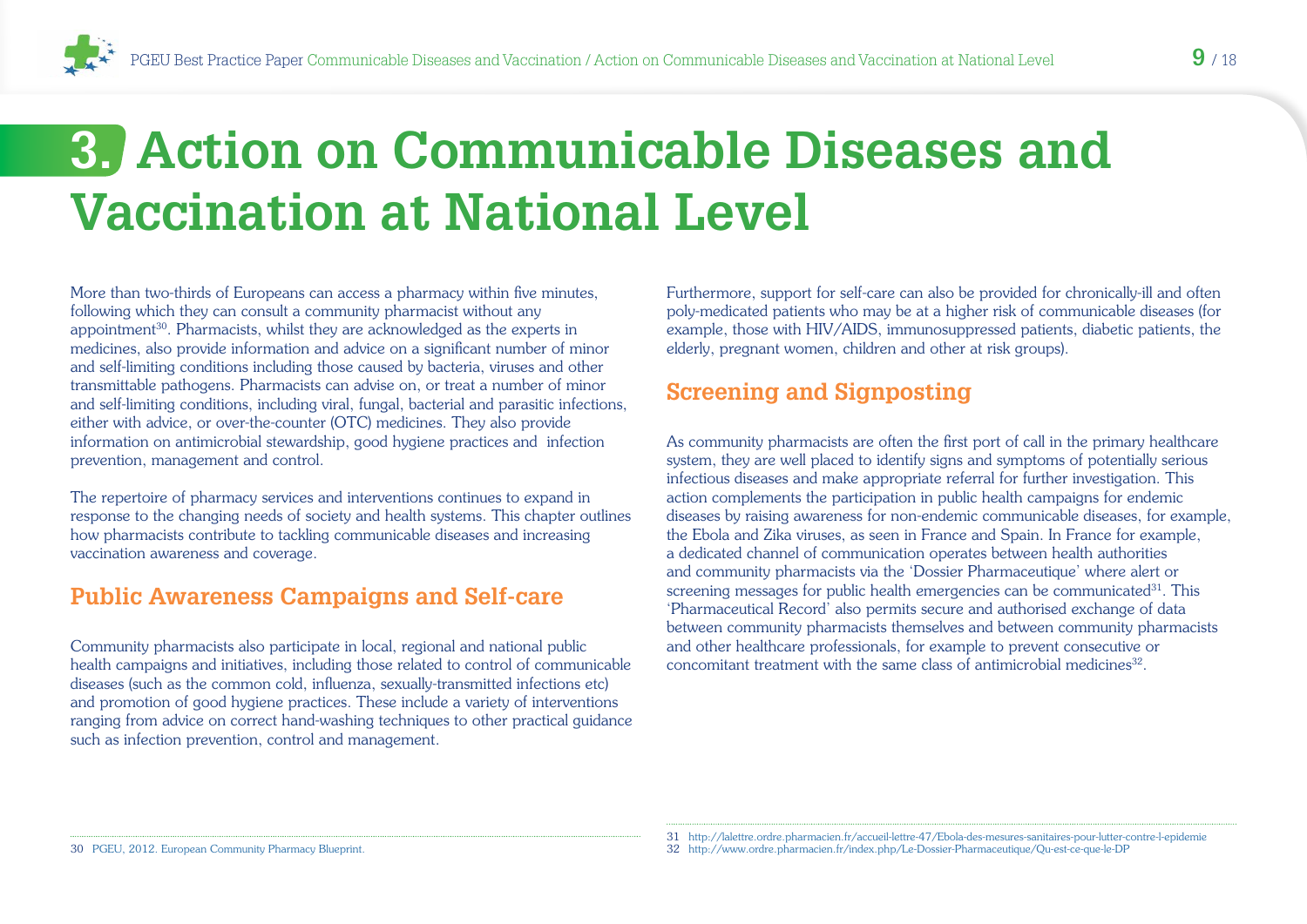#### <span id="page-9-0"></span>Case study: Spain – Screening, signposting and information on communicable diseases

In Spain community pharmacists played an integral part in the screening, signposting and provision of information for recent outbreaks of infectious diseases including Ebola<sup>33</sup>, Zika and other haemorrhagic fevers<sup>34</sup>.



# **Advocacy and Managing Vaccine Hesitancy**

Community pharmacists provide information and advice on local vaccination and immunisation schedules for their patients and the general public. This includes childhood vaccination schedules, which are particularly relevant as pregnant mothers and nursing families are regular visitors to community pharmacies. This also includes recommended and mandatory travel vaccinations and immunisations.

With their rigorous scientific educational background<sup>35</sup> and an established position as a pillar of the local community, (often with life-long relationships with their patients and communities), community pharmacists are an excellent resource for providing evidence-based, unbiased and balanced information on the benefits and risks of vaccination.

## **Vaccination for Health Professionals**

As healthcare professionals themselves, pharmacists often ensure they're vaccinated each year against the seasonal influenza virus. Evidence suggests that HCPs who are vaccinated are more likely to encourage their patients to be vaccinated<sup>36</sup>. Additionally, in many countries pharmacists, like other healthcare professionals, are often immunised against Hepatitis B (Hep B) and the 'flu and in both cases, being vaccinated helps to prevent further transmission of the viruses between patients and their families when visiting the pharmacy.

- 33 [http://www.portalfarma.com/ciudadanos/saludpublica/virus-ebola/Paginas/enfermedad-virus-ebola-\(eve\).aspx](http://www.portalfarma.com/ciudadanos/saludpublica/virus-ebola/Paginas/enfermedad-virus-ebola-(eve).aspx)
- 34 [http://www.portalfarma.com/Profesionales/campanaspf/Asesoramiento-salud-publica/Enfermedad-Virus-Zika/](http://www.portalfarma.com/Profesionales/campanaspf/Asesoramiento-salud-publica/Enfermedad-Virus-Zika/Paginas/default.aspx) [Paginas/default.aspx](http://www.portalfarma.com/Profesionales/campanaspf/Asesoramiento-salud-publica/Enfermedad-Virus-Zika/Paginas/default.aspx)
- 35 A minimum of five years covering all aspects of medicines, including vaccines development, from preclinical testing to post-marketing surveillance
- 36 Paterson P et al. Vaccine hesitancy and healthcare providers. *Vaccine*. 2016 ;34(52):6700-6706.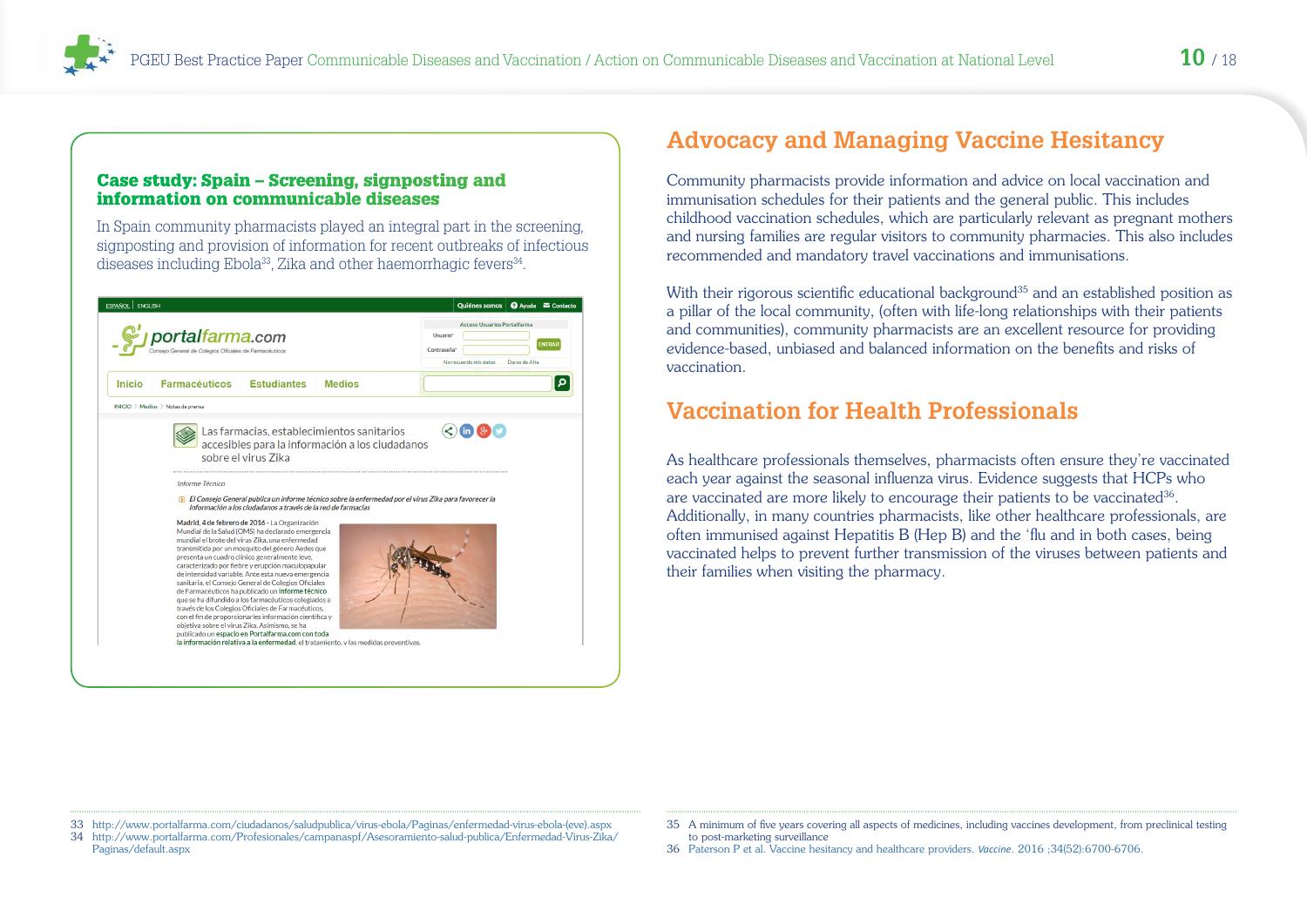<span id="page-10-0"></span>In addition to the activities mentioned above, community pharmacists increasingly provide targeted services to prevent and manage communicable diseases, as well as increasing vaccination coverage. Below is a table summarising some of these services.

#### Community Pharmacy Services and Activities: Communicable Diseases and Vaccination



## **Communicable Disease Testing and Management**

Building on the existing repertoire of testing and screening services in community pharmacies (for example, cholesterol measurement – 22 countries, glucose – 23, blood pressure  $-27$  and weight  $-28$ ), the next evolution would be to provide rapid diagnostic testing (RDT) for infectious diseases such as for strep. A and C-reactive protein. Such rapid testing could encourage patients to practice self-care where results are negative for bacterial infections (thus reducing antibiotic-seeking behaviour from the pharmacy or physician) or seek further treatment from a physician if testing positive for bacterial infection. Additionally, pharmacies are also a reputable source from which the general public can obtain self-testing kits for HIV, for example in France, where the pharmacists follow robust protocols in order to safely supply the self-testing kits<sup>37</sup>.

Pharmacists provide advice and information to improve medication adherence in patients receiving complex and long-term regimens as part of daily practice (for example, as standard counselling during dispensing of medicines or during dedicated medication reviews). Ensuring that complex and long-term regimens, such as those required to cure tuberculosis (six months or more) are effectively taken, has a direct influence on the success or failure of treatment, and therefore also the prevention of transmission of TB to others in the population and development of antimicrobial resistance. Pharmacists in eight countries can provide directly-observed treatment (DOT) or supervised consumption of medicines to increase the adherence of their patients on long-term and complex medication regimens.

Many pharmacists provide exact quantity dispensing of antimicrobial medicines through services such as unit-dose dispensing. Additionally, where a proprietary product is not readily available on the market which meets the patients' or prescriptions' requirements, pharmacists are able to compound medicines, including for antimicrobial medicines. These measures can help to improve treatment success (by improving adherence), tackle antimicrobial resistance and reduce transmission of communicable diseases.

<sup>37</sup> http://www.cespharm.fr/fr/Prevention-sante/Catalogue/Fiche-pratique-Accompagner-la-dispensation-d-un-AUTOTEST-de-depistage-du-VIH-brochure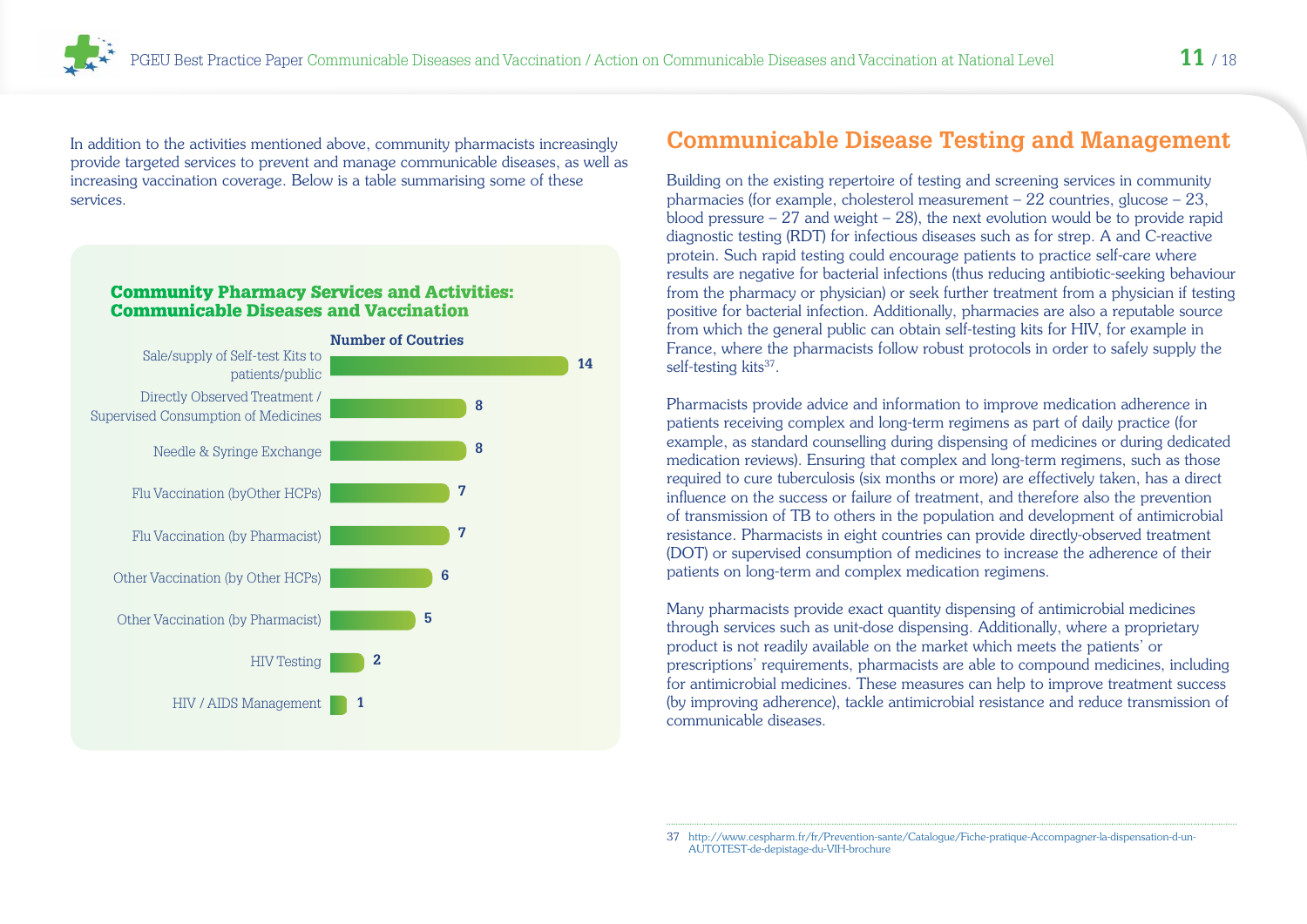#### Case study: Belgium – HIV Self-tests

In Belgium, community pharmacists can propose HIV self-tests to specific patients. A toolkit has been made available containing a number of useful items including: information leaflets, demonstration videos, pharmacist e-learning modules, checklists, lists of useful addresses and a post-exposure prophylaxis (PEP) brochure.



#### Case study: Sweden – Rapid diagnostic testing

In Sweden, an integrated eHealth service operates whereby patients can be referred to pharmacies for rapid diagnostic tests (RDTs) by the pharmacist from a physician. RDTs available include those for strep. A, C-reactive protein, haemoglobin and glucose<sup>39</sup>.

In addition to self-testing for HIV, emerging in some European countries are support services for HIV positive patients who choose to collect their antiretroviral medicines at their community pharmacy instead of travelling to a hospital. This service can reduce additional time and financial cost to the patient (and ultimately increase adherence.)

38 <https://www.youtube.com/watch?v=1ZLFIlULEXA>

<sup>39</sup> [http://www.mynewsdesk.com/se/apoteket\\_ab/pressreleases/apoteket-erbjuder-provtagning-till-min-doktors](http://www.mynewsdesk.com/se/apoteket_ab/pressreleases/apoteket-erbjuder-provtagning-till-min-doktors-patienter-2317696)[patienter-2317696](http://www.mynewsdesk.com/se/apoteket_ab/pressreleases/apoteket-erbjuder-provtagning-till-min-doktors-patienter-2317696)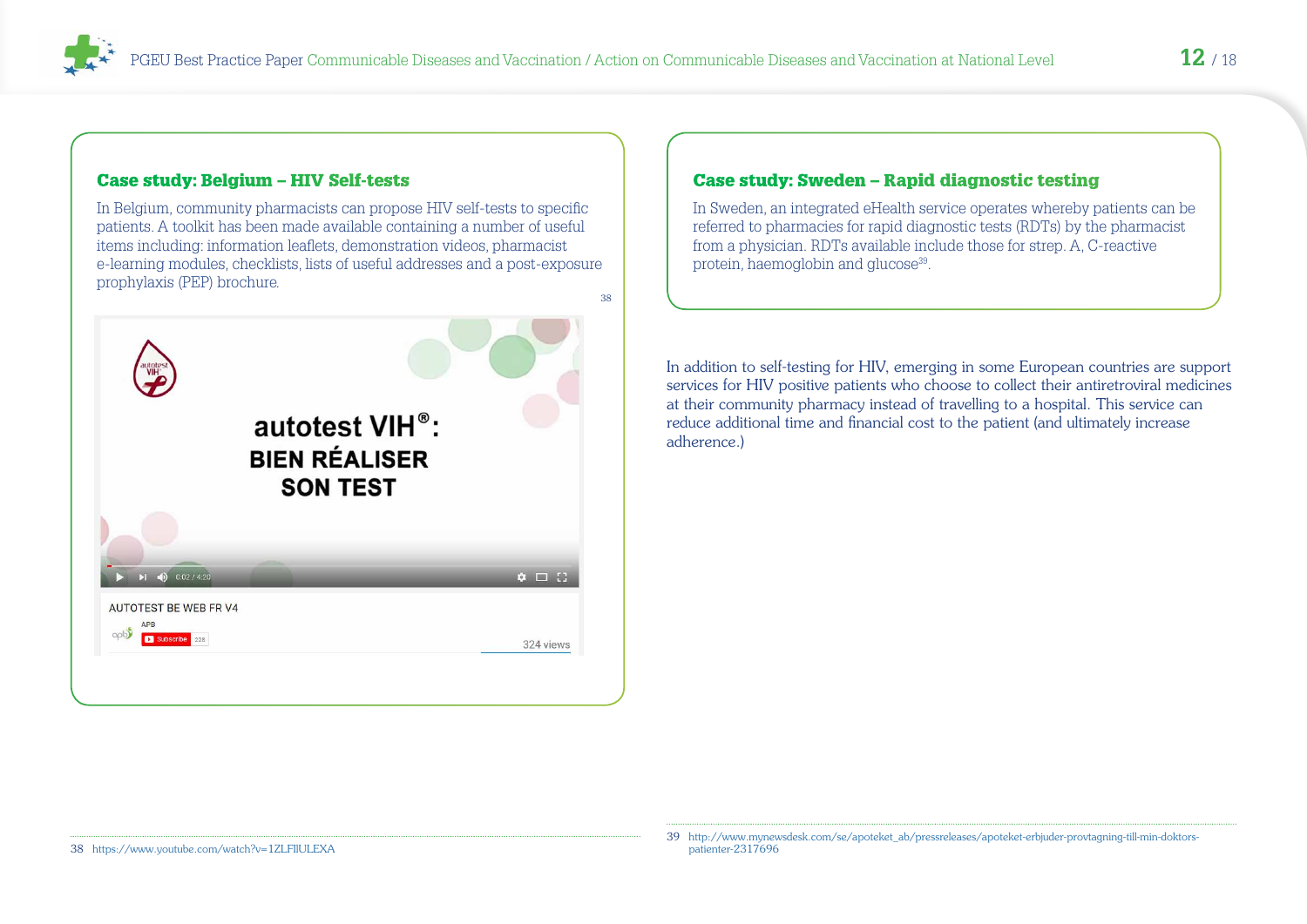#### <span id="page-12-0"></span>Case study: Portugal – HIV Management

In Portugal, a pilot was recently established in order for HIV+ patients to receive their antiretroviral medicines via community pharmacies as an alternative to receiving them from a hospital. The aim of this pilot is to demonstrate the value to both patients and the health system of increasing the accessibility of HIV medicines and support for HIV+ patients in the primary care setting. Participating pharmacists undergo comprehensive training and certification and a second pilot is due to commence in March 2018.



## **Vaccination in the Pharmacy**

Currently it is possible to receive a vaccination for the seasonal influenza virus in twelve European countries in a community pharmacy. In seven of these countries, a pharmacist can provide the vaccination, in three countries both pharmacists and other HCPs (a physician or a nurse) provide the vaccination, and in a further four countries physicians or nurses can provide the vaccination in a pharmacy. Community pharmacists administer other vaccinations (for example, pneumococcal, shingles, human papilloma virus (HPV), travel vaccinations) in five European countries.

Where pharmacists provide such services they must follow certified training programmes (including regular refresher courses) on administration of vaccines and the use of adrenaline (to manage anaphylaxis) and resuscitation procedures. Protocols are adhered to within the existing clinical governance and regulatory frameworks and pharmacists are qualified to prevent, mitigate and report any adverse reactions should they occur. Communication to the patients' general practitioner outlining any vaccination provided is mainly performed via traditional communication methods. However, greater use of e-notification or annotation of the patients' medical record, (for example, the patients' electronic health records (eHRs)), could improve the efficiency of such communication in the future. To date, there are no known cases of anaphylaxis reported from pharmacist administered vaccinations in Europe.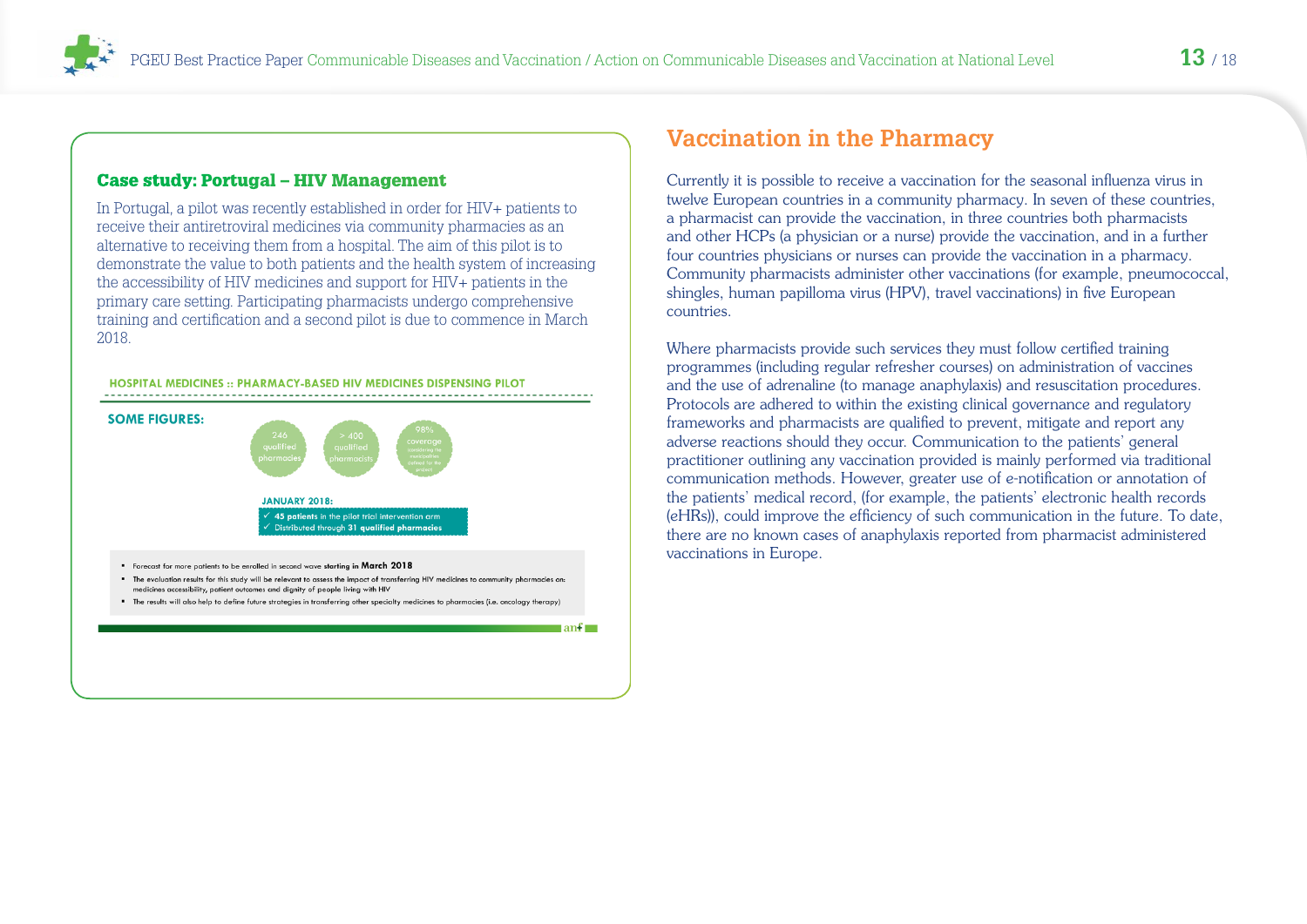#### Case study: Portugal - 'Flu vaccination

In Portugal, pharmacists provide the seasonal influenza vaccination and like in other countries providing this service, a number of requirements and standards must be met. For example:

- 1. Pharmacists must complete mandatory training on vaccination;
- 2. Recertification must take place regularly (every five years in Portugal);
- 3. Pharmacists must provide evidence of continued activity;

4. Pharmacists must obtain a certification on Basic Life Support. In addition to this, pharmacies must have an adequate room for providing the vaccination with all necessary equipment, and be able to manage any anaphylactic event (for example, use of adrenaline to be administered by the pharmacist).

#### Case study: England - Vaccination

In England, the seasonal influenza vaccination by pharmacists was first commissioned in 2010 at local level and since 2015 has been commissioned as a national service. Now, patients and the general public in England can receive their seasonal influenza vaccination in any pharmacy, without appointment. In the most recent full season (2016-17), almost 1.000.000 people were vaccinated in almost 8.500 community pharmacies<sup>40</sup>. In order to provide this service pharmacists must undergo training, including regular refresher training, adhere to agreed protocols and communicate vaccination status of their patients to the patient's general practitioner. Other vaccinations available from a pharmacist include pneumococcal, meningitis, shingles and travel immunisations.

#### Case study: Ireland - 'Flu vaccination

Irish community pharmacists have been providing the seasonal influenza vaccination since 2011 and to date, more than a quarter of a million patients have received their 'flu vaccination in a pharmacy. Statistics show that provision via community pharmacies increases coverage for people who had never received the vaccination before (one in six), with 99% of patients indicating that they would return to the pharmacy for their next vaccination. Patient satisfaction with the service is very positive with 93% of patients rating the service either 9/10 or 10/10<sup>41</sup>.

40 [The Pharmaceutical Journal, 26 June 2017](https://www.pharmaceutical-journal.com/news-and-analysis/news-in-brief/community-pharmacists-administered-nearly-1nbspmillion-flu-vaccinations-in-20162017/20203039.article)

<sup>41</sup> [http://www.thepsi.ie/Libraries/Pharmacy\\_Practice/Report\\_on\\_Patient\\_Feedback\\_on\\_the\\_Flu\\_Vaccination\\_Service\\_](http://www.thepsi.ie/Libraries/Pharmacy_Practice/Report_on_Patient_Feedback_on_the_Flu_Vaccination_Service_Provided_in_Pharmacies.sflb.ashx) [Provided\\_in\\_Pharmacies.sflb.ashx](http://www.thepsi.ie/Libraries/Pharmacy_Practice/Report_on_Patient_Feedback_on_the_Flu_Vaccination_Service_Provided_in_Pharmacies.sflb.ashx)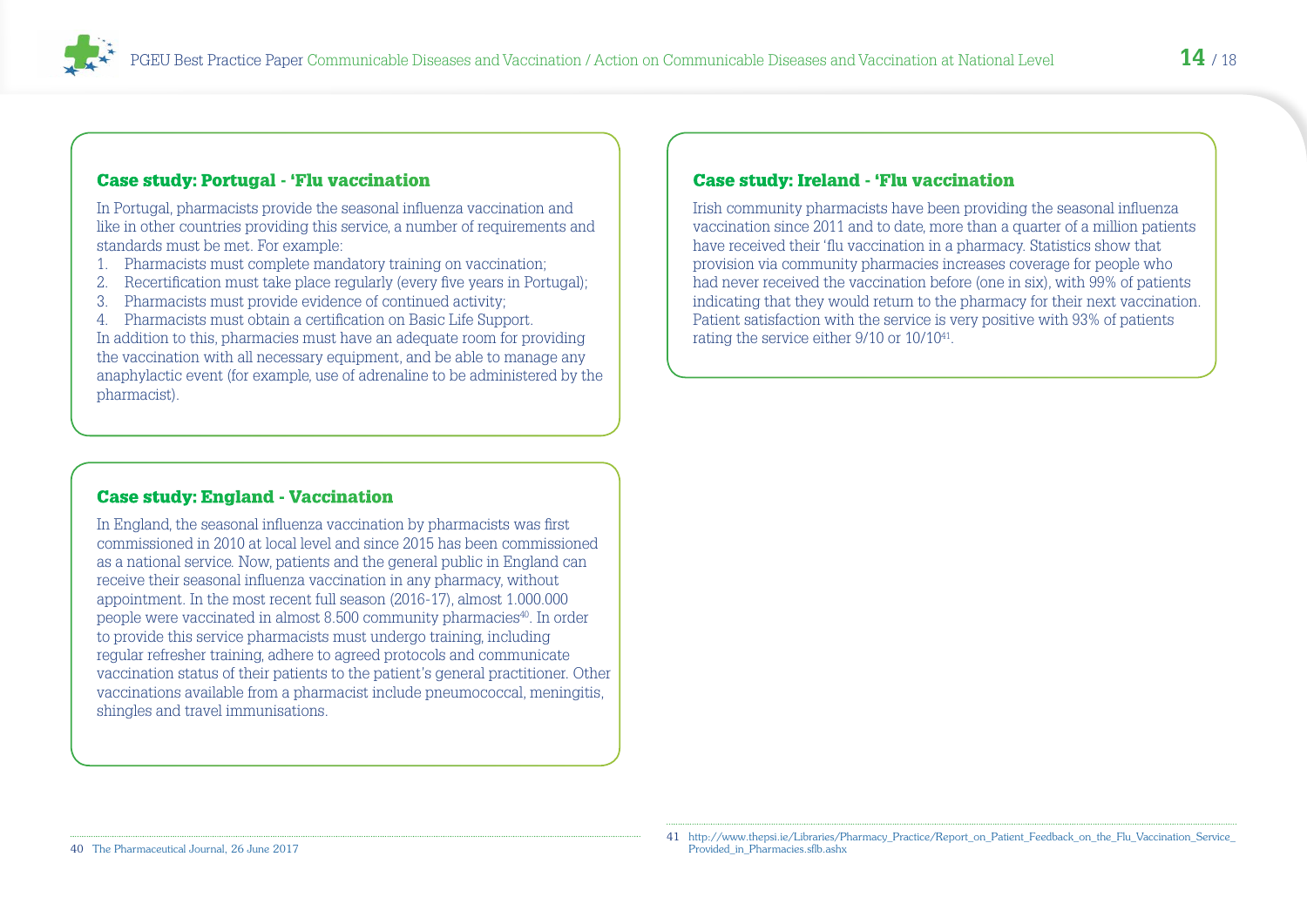#### Case study: Switzerland – 'flu vaccination

In Switzerland, vaccination services by pharmacists has been available since 2015 on a cantonal basis (18 of the 26 cantons currently provide vaccination in a pharmacy). Each canton decides individually which vaccinations are delivered, and consequently in some cantons only the influenza vaccine is given, whereas in others all the vaccinations included in the national vaccination plan are available. In order to provide this service, pharmacists have to undergo specific additional training including on injection techniques and theoretical aspects of vaccination and resuscitation, (basic life-support and use of an automated external defibrillator) and must obtain a vaccination certificate. Pharmacists follow triage questionnaires provided by the Swiss pharmacists' association (pharmaSuisse). pharmaSuisse also provides pharmacists with communication materials and a national website containing all relevant information for pharmacists to deliver the service and a list of pharmacies offering vaccination services in pharmacies for the public $42,43$ .



To date, more than 1100 pharmacists are certified and more than 530 pharmacies are registered to offer vaccination services in Switzerland. According to the online database where vaccinations are registered, pharmacists administered a total of 15.000 influenza vaccinations during the 2017/18 season and 7500 in the 2016/17 season. Since December

2016, 1900 vaccinations against tick-borne encephalitis were registered. pharmaSuisse regularly collaborates with the Federal Department of Health and pharmacists are mentioned as important players and included in the Swiss National Vaccination Strategy<sup>44</sup>. PharmaSuisse, together with the Federal Department of Health and the Council of general practitioners, are planning a common national influenza vaccination day.

#### Case study: Denmark - 'Flu vaccination

Vaccinations can be administered in Danish pharmacies by other healthcare professionals and by pharmacists following delegation by a physician. By 2017, approximately a third of Danish pharmacies have specially trained pharmacists providing seasonal influenza vaccinations under a defined protocol. The mandatory training includes specific requirements for the pharmacists to undertake relevant continuous professional development (CPD) and to keep confidential records for vaccinated patients. Such details are kept in electronic format in a national vaccination database. The 'flu vaccination service started in Copenhagen in 2014 and today it is a national service with pharmacies in numerous locations around Denmark offering the service.

#### Case study: France – Pilot 'flu vaccination

In 2016, only 46% of the at risk population in France were vaccinated against influenza, which is way below the WHO/Commission recommendation of 75%. In 2017, the French government announced a pilot project aiming to improve influenza immunization coverage of the adult population by making this service available through community pharmacies. It builds on existing evidence of improved vaccination coverage in other European countries where this service is available from pharmacies. Two-thousand eight-hundred and thirteen pharmacies from the Nouvelle-Aquitaine and Auvergne-Rhône-Alpes regions (corresponding to 58.8% of all pharmacies in the regions), took part in the pilot. Community pharmacists participating in the pilot followed relevant education and training courses and were supported by the French Chamber of Pharmacists via a dedicated online platform, which also served as data collection point. Five-thousand and seventy three trained community pharmacists delivered 159,139 vaccinations in the period from September 2017 to March 2018.

<sup>42</sup> [www.impfapotheke.ch](http://www.impfapotheke.ch)

<sup>43</sup> [www.vaccinationenpharmacie.ch](http://www.vaccinationenpharmacie.ch)

<sup>44</sup> [https://www.bag.admin.ch/bag/de/home/themen/strategien-politik/nationale-gesundheitsstrategien/nationale](https://www.bag.admin.ch/bag/de/home/themen/strategien-politik/nationale-gesundheitsstrategien/nationale-strategie-impfungen-nsi.html)[strategie-impfungen-nsi.html](https://www.bag.admin.ch/bag/de/home/themen/strategien-politik/nationale-gesundheitsstrategien/nationale-strategie-impfungen-nsi.html)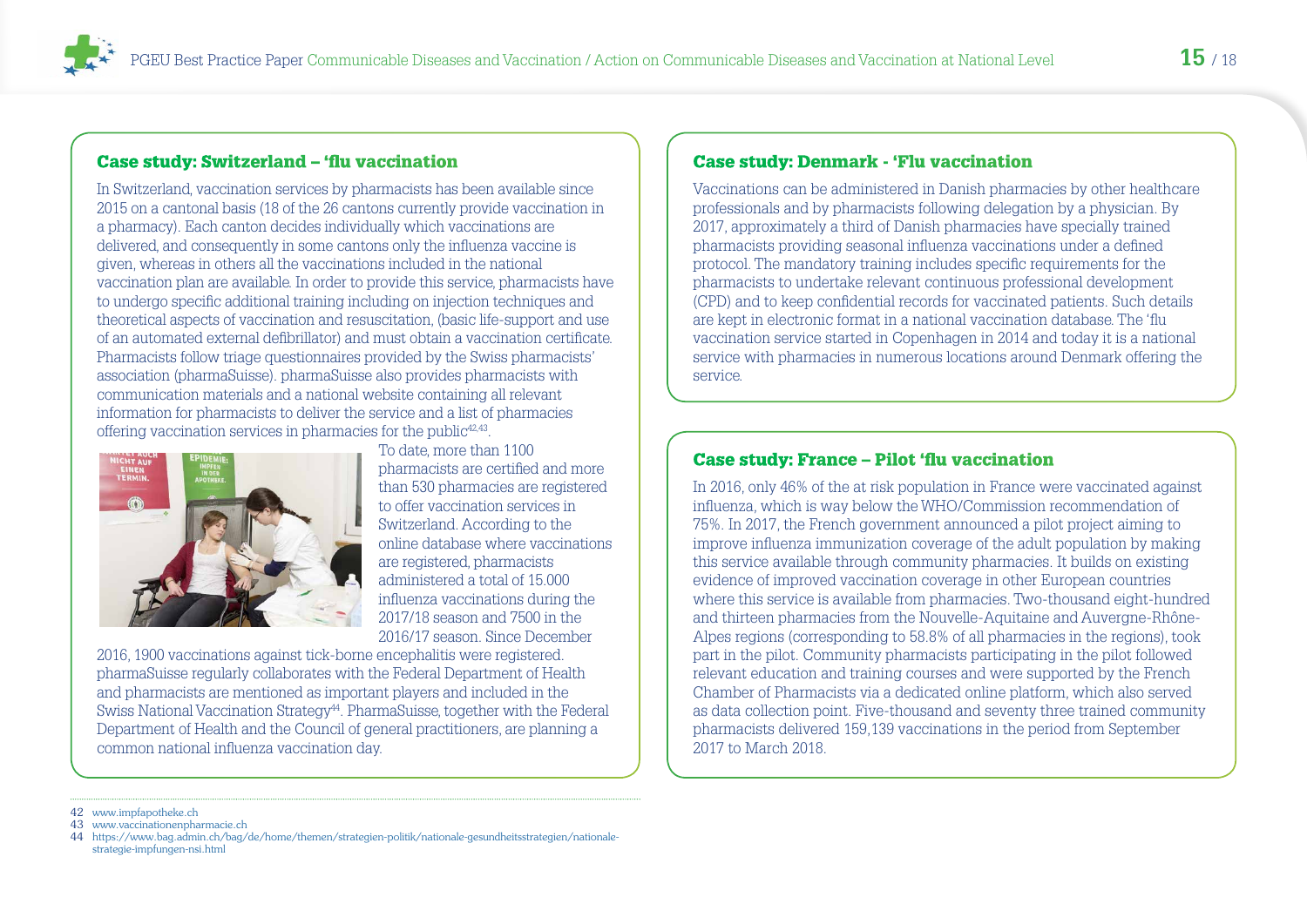# <span id="page-15-0"></span>**Travel Services**

Community pharmacists are ideally placed to offer information and advice on safe and healthy travel across the globe. Infectious diseases account for a significant risk for overseas travel, particularly outside of Europe in tropical destinations. Pharmacists provide advice and prophylactic measures for malaria, avoidance of gastro-intestinal disturbances and can raise awareness of the need for any recommended vaccinations or immunisations needed for specific destinations.

#### Case study: Spain – Travel advice

# Si te vas a un viaje internacional<br>debes saber...



La vacunación es un método altamente eficaz para prevenir determinadas enfermedades infecciosas.

Además es importante adoptar medidas preventivas como el uso de repelentes o evitar el consumo de<br>alimentos y agua potencialmente contaminados necesarias para evitar, antes, durante y después del viaje. la denominada patología del viajero.

Spanish community pharmacists provide information, advice and support to travellers on nine different recommended immunisations and three obligatory immunisations.

#### : Qué vacunas le recomiendan antes de viaiar a determinados paises o reaiones?

#### : Qué vacunas son obligatorias para entrar a ciertos países

- $C<sub>other3</sub>$ · Fishro Titoidoa  $= H$ opatitis  $A y B$ <sup>\*</sup> Fishro Amarilla - Encefalliis Japonesa - Pollo · Meningococo · Tetanos
- · Fiebre emarilla  $\bullet$  Menarapegos
	- (requisito para peregrinos en Arabia Saud)

*<b>Polic* 

To complement the provision of information, advice and prophylactic measures for travel-related communicable diseases, community pharmacists can also provide a comprehensive service for travelling patients. Such services can also include administration of necessary vaccinations and immunisations in addition to practical information, advice and prophylactic measures.

# **Needle and Syringe Exchange and Harm Reduction**

In terms of harm reduction, pharmacies in eight countries provide a sterile needle and syringe exchange programme where intravenous drug users can obtain clean injecting equipment, support and information. This is complemented by support for self-care and referral to another health or social care professional if needed. This service is particularly relevant for preventing transmission of blood-borne viruses such as HIV and Hep C.

#### Case study: Finland – Needle and syringe service

In Finland, approximately 90% of pharmacies provide 'Stop Bags' containing sterile equipment and information to direct intravenous drug users to places where they can obtain further support and services.



The packs contain three needles, syringes and sterile wipes, a contact card for Narcotics Anonymous, a telephone number of a "quit drugs" help line and instructions on how to use and dispose of the equipment appropriately.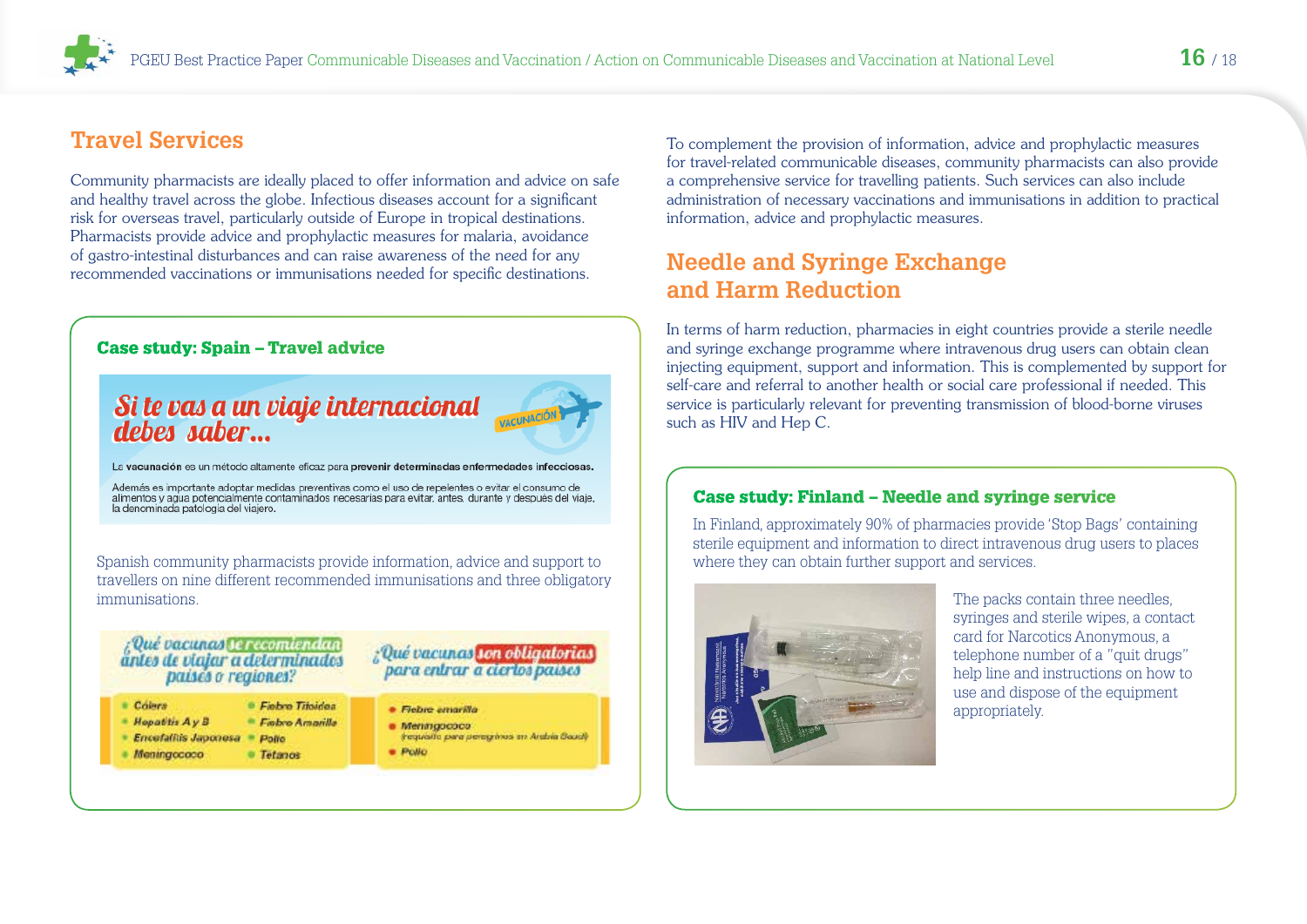<span id="page-16-0"></span>

# **4. Conclusions and Recommendations**

## **Conclusions**

Community pharmacists are highly trained healthcare professionals with an expert knowledge of medicines and common ailments, including communicable diseases. Community pharmacists are excellently positioned within European communities in primary care to provide information, advice, referral, treatment and preventative actions to reduce the burden of communicable and vaccine-preventable diseases. In addition to their core range of services and activities, community pharmacists across Europe are increasingly providing new and innovative services to complement wider efforts within health services to reduce the transmission of communicable diseases, improve effectiveness of treatment and increase vaccination coverage of the population.

## **Recommendations**

The PGEU makes several recommendations to EU Institutions, Member States and the wider public in order to maximise the potential contribution community pharmacists can make to tackling communicable diseases and encouraging better vaccination coverage.

- 1. European institutions and agencies are encouraged to continue and strengthen collaboration with community pharmacists and pharmacy organisations at European level, for example in the Joint Actions on AMR and Vaccination;
- 2. National governments are called-upon to include and integrate community pharmacists into national vaccination strategies;
- 3. Pharmacists should be enabled to provide new and innovative services in response to the threat posed by communicable diseases and vaccine hesitancy;
- 4. Pharmacists should be better integrated into primary healthcare systems and services, for example, integration of eHRs to facilitate efficient notification of pharmacists intervention to the patient's medical record;
- 5. Services, such as vaccination should be globally commissioned within national health systems;
- 6. Pharmacists should be encouraged to vaccinate themselves against influenza.